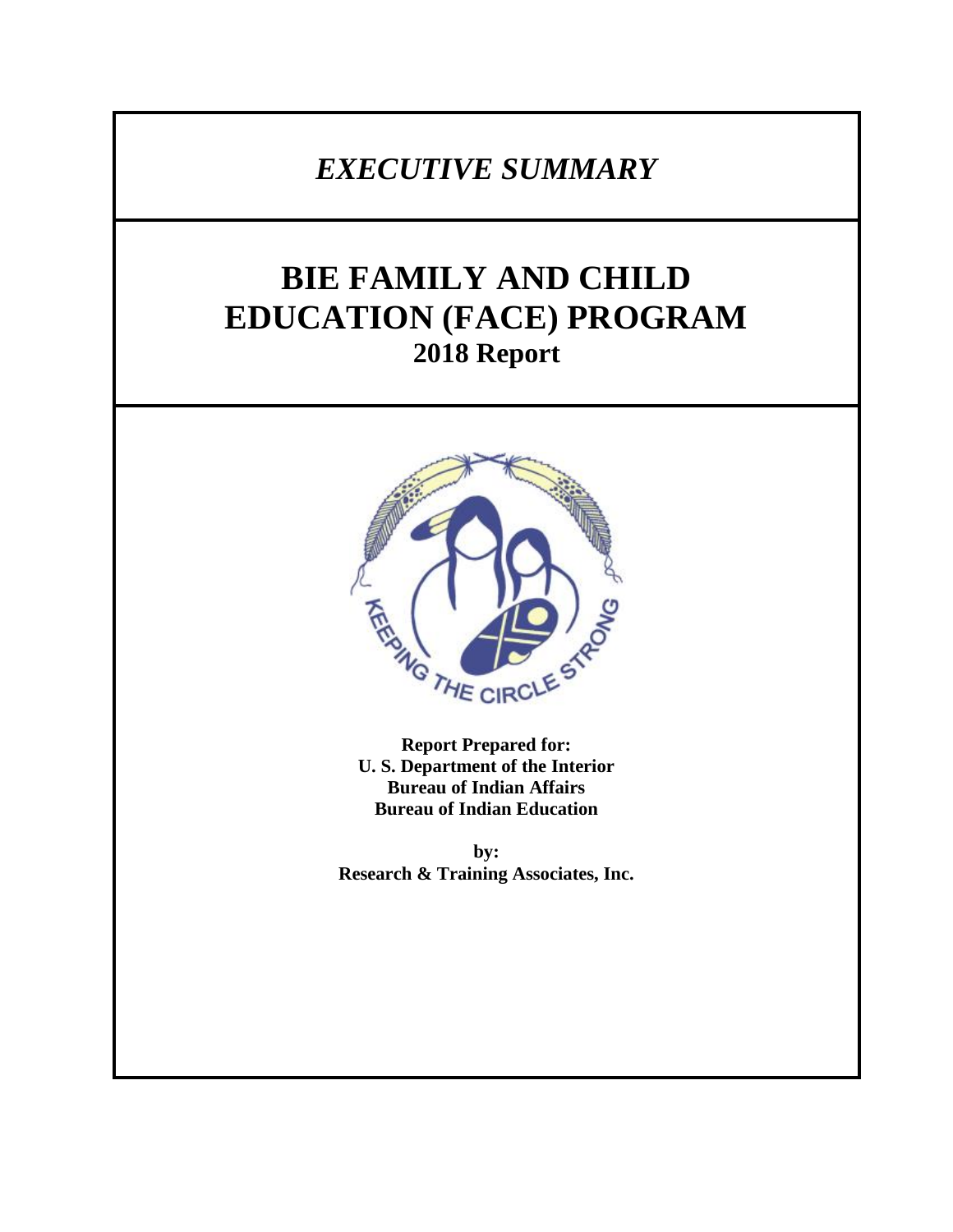### **EXECUTIVE SUMMARY**

In 1990, the Bureau of Indian Education (BIE) initiated the Family and Child Education (FACE) program, an integrated model for an American Indian early childhood education/parental involvement program. The FACE program primarily serves families with children prenatal to 5 years of age by providing early childhood, parenting and adult education services. The goals of the FACE program are to:

- ⧫ Support parents/primary caregivers in their role as their child's first and most influential teacher.
- ♦ Strengthen family-school-community connections.
- ⧫ Increase parent participation in their child's learning and expectations for academic achievement.
- ♦ Support and celebrate the unique cultural and linguistic diversity of each American Indian community served by the program.
- $\blacklozenge$  Promote school readiness and lifelong learning.<sup>1</sup>

#### **Program Design and Implementation**

 $\overline{a}$ 

The FACE program is implemented through a collaborative effort of the BIE, Parents as Teachers (PAT), and the National Center for Families Learning (NCFL). Programs are located at BIE schools. PAT provides the home-based model and NCFL provides the center-based model. Home-based and center-based models have been integrated and infused with American Indian language and culture to achieve the FACE model. PAT and NCFL provide the training and onsite technical assistance to implement their components; additional on-line training occurs throughout the year.

Home-based services are delivered by parent educators primarily to families with children ranging from prenatal to 3 years of age, although they also serve children from 3 through 5 if their family cannot participate in center-based services or other preschool services. Parent educators are trained and certified to use the PAT *Foundational, Model Implementation* and *Foundational 2 Curriculum–3 Years through Kindergarten* curricula in planning services for families. PAT's approach to parent education and family support includes three key areas of emphasis throughout the curricula: development-centered parenting, parent-child interaction, and family well-being. The blend of personal visit plans and guided planning tools allow parent educators enough flexibility to individualize services for families while maintaining consistency required to produce desired outcomes. This approach and the curricula also help to organize discussions around family well-being, child development, protective factors, and parenting behavior to strengthen the parent educator and family relationships. Services are delivered through weekly or bi-weekly personal visits that are usually 60-90 minutes in duration, monthly FACE Family Circles, periodic screening of overall health and development of the child, and referrals to school and community services. On average, home-based services were provided for 110 days in PY18.

NCFL provides training and technical assistance for center-based services for 3- to 5-year-old children and their parents. Services are offered four days a week using a four-component model

<sup>1</sup> Bureau of Indian Affairs, Bureau of Indian Education. (2017). *Family and Child Education (FACE) Guidelines* (p. 1). Washington, DC: Author.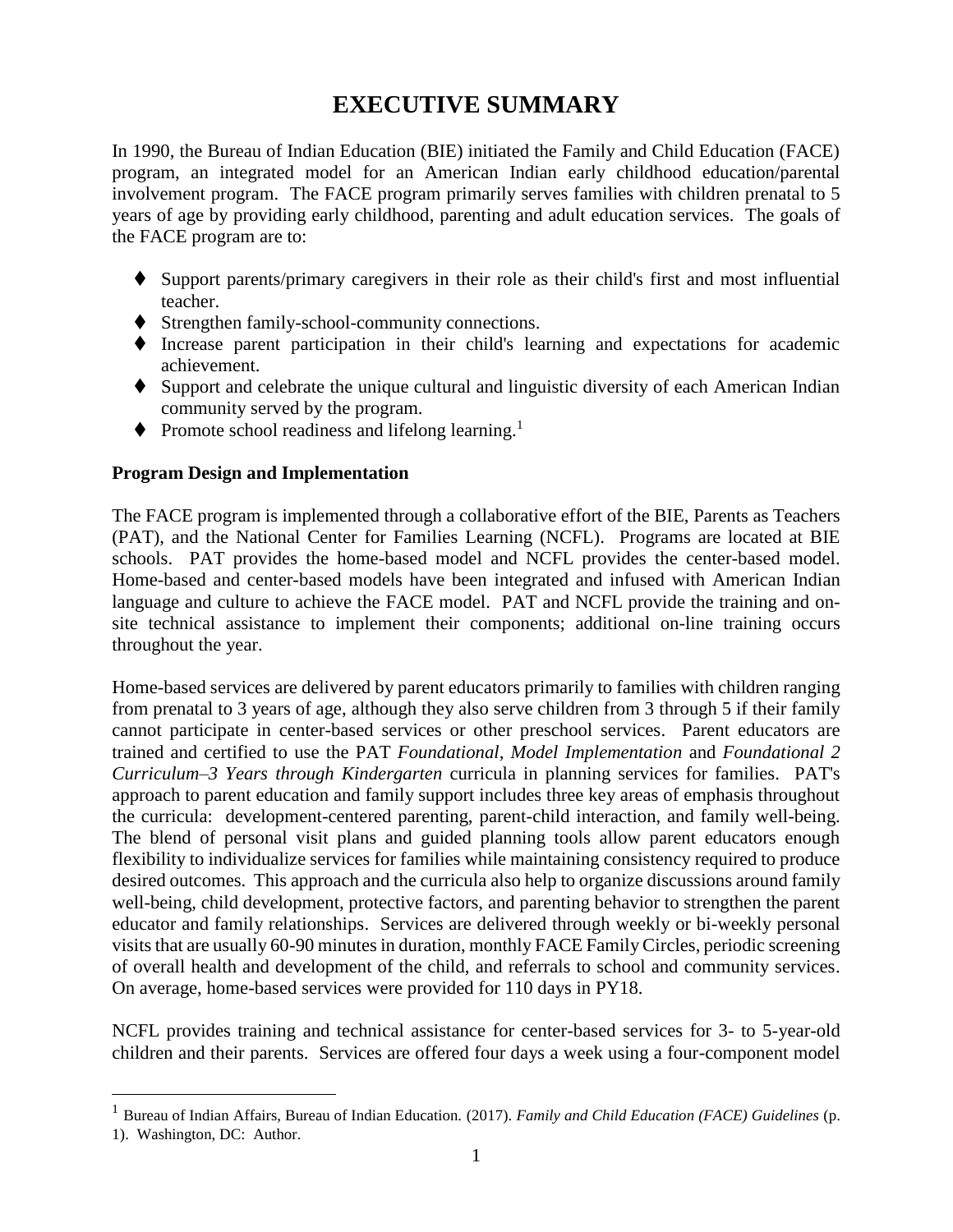based on the comprehensive family literacy model developed by NCFL. The components are early childhood education (preschool), adult education, Parents and Children Together Time® (PACT Time), and Parent Time. FACE preschoolers participate with an adult in BIE-funded elementary school facilities; the number of preschoolers served is defined by the availability of space at these schools. Adults can participate in center-based services full-time, part-time or flextime. Full- and part-time participation includes attendance in adult education as well as PACT Time and Parent Time. Flex-time attendance includes the minimum weekly requirement of at least two hours of parent engagement (in PACT Time and Parent Time) but does not require participation in adult education. During PY18, center-based preschool services were offered four days per week at most sites and five days a week at a few sites for an average 127 days.

Home- and center-based staffs collaborate to provide comprehensive services to all FACE families and to support family transitions, such as children transitioning to preschool or kindergarten, and adults transitioning to employment or other educational programs. The center-based staff also supports teachers and parents in elementary school classrooms where parents engage in PACT Time with their child.

#### **FACE Participation**

During the 28-year history of FACE, the number of schools implementing FACE increased from the initial six programs to 46 programs in PY18. FACE has served 50,690 participants, including 27,213 children and 23,477 adults in approximately 22,500 American Indian families. Since the inception of the FACE program, 60% of adults and children participated in only the home-based component, 21% participated in only the center-based component, and 19% participated in the full FACE model (receiving both home- and center-based services). Of the 21,422 FACE children who received home-based services since the inception of FACE, 22% transitioned into centerbased preschool, comprising 45% of the children who received center-based services.

PY18 participants include 2,050 adults and 2,124 children from 1,811 families served at 46 sites (see Table 1). Two-thirds of participants received home-based-only services, 29% participated in center-based-only services and 5% participated in both home- and center-based services. Of the PY18 center-based children, more than half had previously participated in FACE home-based services.

|                  | <b>Center-based only</b> |    | <b>Home-based only</b> |      | <b>Both Center- &amp;</b><br><b>Home-based</b> |      | <b>All Services</b> |
|------------------|--------------------------|----|------------------------|------|------------------------------------------------|------|---------------------|
|                  | #                        | %  | #                      | $\%$ | #                                              | $\%$ | N)                  |
| <b>Adults</b>    | 585                      | 28 | 1,289                  | 63   | 176                                            |      | 2,050               |
| Children         | 613                      | 29 | 1.459                  | 69   | 52                                             |      | 2,124               |
| All Participants | 1,198                    | 29 | 2,748                  | 66   | 228                                            |      | 4,174               |

#### **Table 1. Number and Percentage of Participants by FACE Services Received During PY18**

In PY18, 1,511 children and 1,465 adults received home-based services, participating in an average nine personal visits and four group meetings during the year. Center-based services were provided to 665 children who attended FACE center-based preschools, and to 761 adults who participated in center-based services (adult education, PACT Time, and Parent Time). A total of 596 adults (78% of center-based adults) attended an average 144 hours of adult education, 695 adults (91%)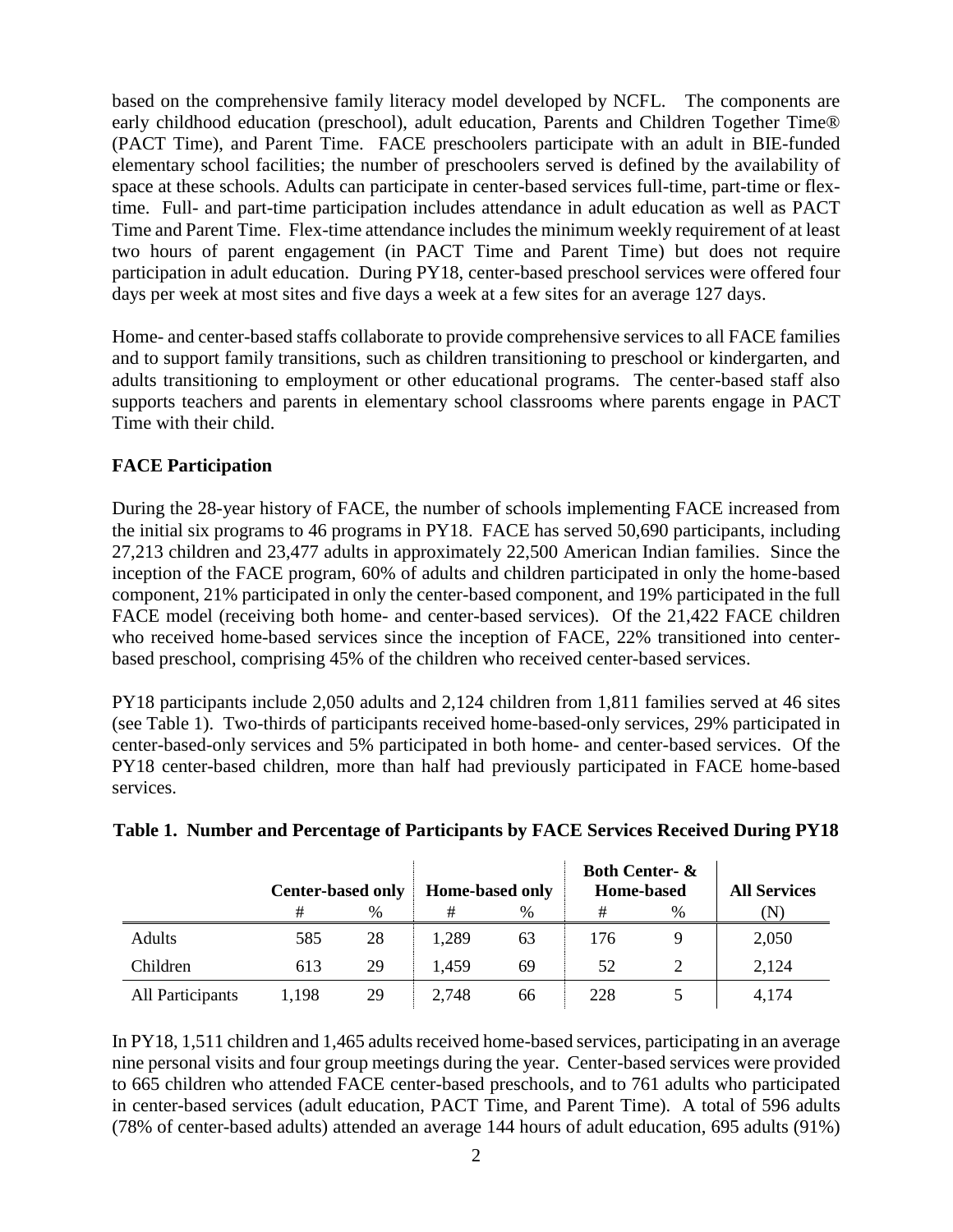participated in an average 46 hours of PACT Time, and 665 adults (88%) participated in an average 38 hours of Parent Time.

Characteristics of PY18 participants are similar to prior years with one exception: the percentage of adults receiving financial assistance from federal, state or tribal agencies increased from 40% in PY16 to 51% in PY17 and 59% in PY18.

#### **Early Detection and Screening for FACE Children**

Maintaining health records that include prenatal information and periodic screenings provide the means for early prevention, detection, and intervention, thereby increasing the chance for normal development for every child. Ninety-three percent of children—including 94% of home-based children and 93% of center-based children—were screened during PY18, the fourth consecutive year that at least 90% of FACE children in each component received screening services. The FACE program identifies issues and concerns in the areas of prenatal care and birth, environmental safety, immunization and insurance, general health, dental health, and special needs (Individualized Education Program/Individualized Family Service Plan—IEP/IFSP).

#### Prenatal Care and Birth

- ⧫ For 21% of the children (298 children), their mother's pregnancy was a high-risk pregnancy. The mothers of 43% of the children took Folic acid and 88% took multi-vitamin supplements as recommended for a healthy pregnancy.
- ◆ Parents reported that 12% of FACE children (199 children) were exposed to neurotoxins before birth, somewhat more than the number reported in PY17. Of these children, 38% were exposed to more than one neurotoxin. Fifty-eight percent of the children were exposed to nicotine and other toxins found in tobacco products because their mothers smoked during pregnancy, 27% were exposed to alcohol, and 23% were exposed to marijuana.
- ⧫ Twenty-six percent of children (422 children) exhibited special conditions at birth. Of these children, 83% were jaundiced at birth. Twenty-four percent of the children that exhibited special conditions at birth were reported to have various other conditions, including issues with the respiratory, circulatory, urinary/excretory, digestive/gastro-intestinal, and/or immune systems. Other conditions included premature birth, drug withdrawal resulting from mother's drug usage, and blood sugar problems.
- ⧫ Parents were asked to report on breastfeeding if their child was 12 months or younger. Breastfeeding is promoted for children's health and well-being at the start of life. Of the 1,171 responding parents, 68% reported their child is breastfed.

#### Environmental/Safety Concerns

♦ Seventy-three percent of the children live in homes with at least one smoke detector on each floor where the family resides. Sixty-nine percent of children live in homes that are reported as childproofed, and 51% live in homes where the family has a plan and supplies for emergencies.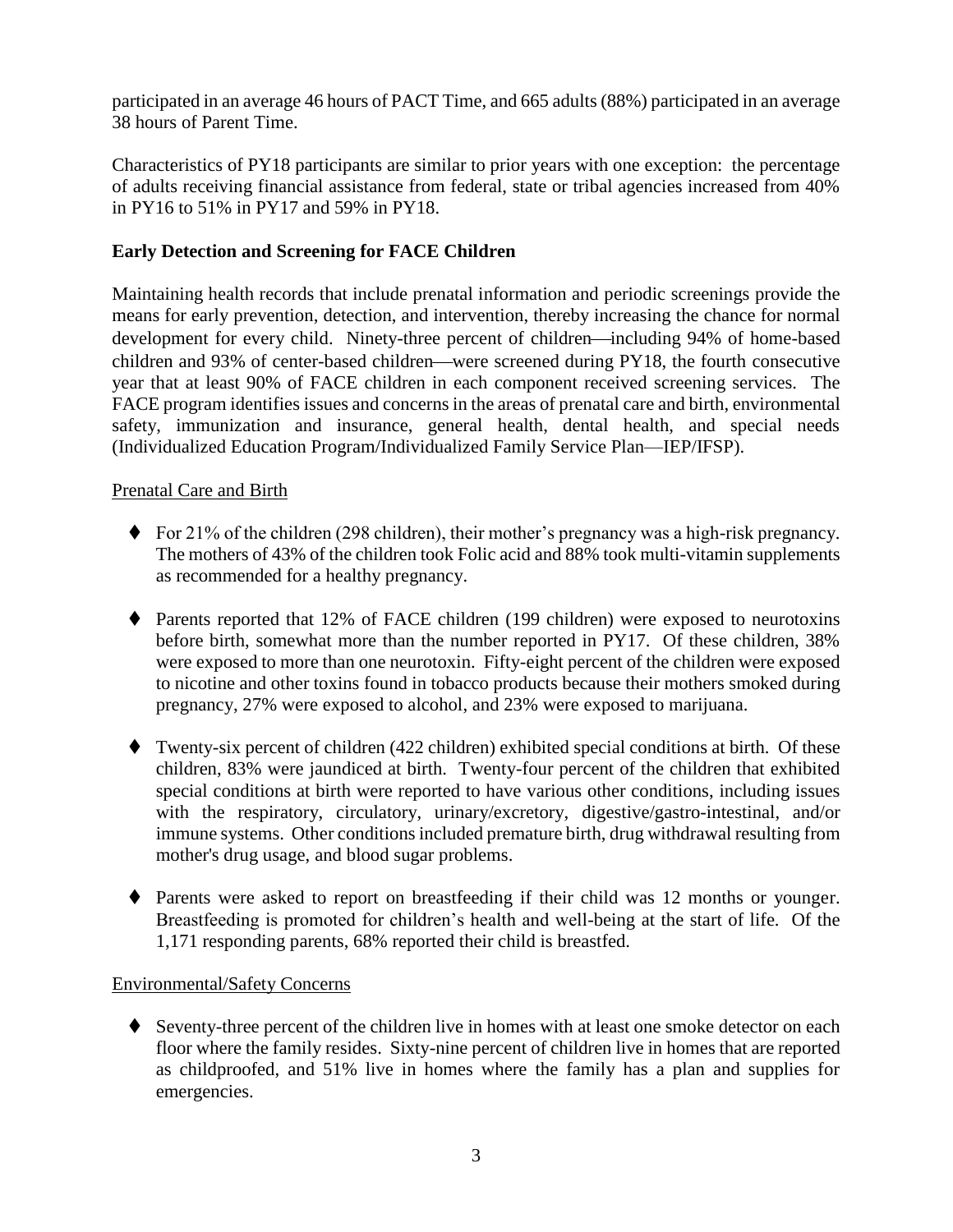- Children's safety while sleeping is promoted through practices such as placing children on their backs to sleep, avoiding soft bedding to prevent suffocation, and awareness of potential dangers when infants share beds. For children up to the age of 12 months, 83% are *always* placed on her/his back to sleep, 13% are *sometimes* placed on his/her back, and 4% *never* are. For 38% of the children who are up to the age of 12 months, there is *never* soft bedding in the area the child sleeps, *sometimes* there is soft bedding in the area where 22% of the children sleep, and it is *always* in the area where 40% of the children sleep. Thirty-three percent of children up to the age of 12 months *never* share a bed, 41% *sometimes* share a bed, and 26% *always* share a bed.
- ◆ During PY18, 12% of children (183 children) were exposed to second-hand smoke—similar to PY17 reports. This is much lower than the 40% of children aged 3-11 reported by the Center for Disease Control and Prevention (CDC) who experience second-hand smoke.<sup>2</sup> However, the differences in ages of children for the FACE and CDC comparison should be noted. Of the FACE children exposed to second-hand smoke, 90% are exposed *sometimes,* but 10% are *always* exposed.
- ◆ Parents reported that 88% of the children use an approved car seat according to State law. This is a 10 percentage-point decrease compared with the previous year. Appropriate use of car seats for children is a focus in parenting education in FACE.
- ◆ Thirty-eight percent of children were screened for lead poisoning. For the children whose test results were available, only one child's level was reported as *a little high.*

#### Immunization and Insurance

- ⧫ Immunizations are up to date for 93% of PY18 FACE children—a dramatic increase since PY01 when fewer than half of children were current. Nationally, 70% of children aged 19- 35 months are current with their immunizations.<sup>3</sup> By comparison, 96% of PY18 FACE children in this age group are current with the recommended immunizations.
- $\blacklozenge$  At least 96% of the FACE children are covered by a health insurance plan, an 11 percentagepoint increase compared with PY17 and a large increase over the PY14 percentage when only half of the children had medical insurance coverage.

<sup>2</sup> Retrieved on 6/25/2018 from website [https://www.cdc.gov/mmwr/preview/mmwrhtml/mm6404a7.htm.](https://www.cdc.gov/mmwr/preview/mmwrhtml/mm6404a7.htm).(David M. Homa, PhD, Linda J. Neff, PhD, Brian A. King, PhD, Ralph S. Caraballo, PhD, Rebecca E. Bunnell, PhD, Stephen D. Babb, MPH, Bridgette E. Garrett, PhD, Connie S. Sosnoff, MA,and Lanqing Wang, PhD.) Vital signs: disparities in nonsmokers' exposure to secondhand smoke — United States, 1999–2012. Morbidity and Mortality Weekly Report from Center for Disease Control and Prevention, February 6, 2015**/** 64(04);103-108.)

<sup>&</sup>lt;sup>3</sup> <https://www.cdc.gov/nchs/data/hus/2017/066.pdf>Table 66. Vaccination coverage for selected diseases among children aged 19–35 months, by race, Hispanic origin, poverty level, and location of residence in metropolitan statistical area: United States, selected years 1998–2016 — United States, 2016. Report from Center for Disease Control and Prevention, National Center for Health Statistics, 2017.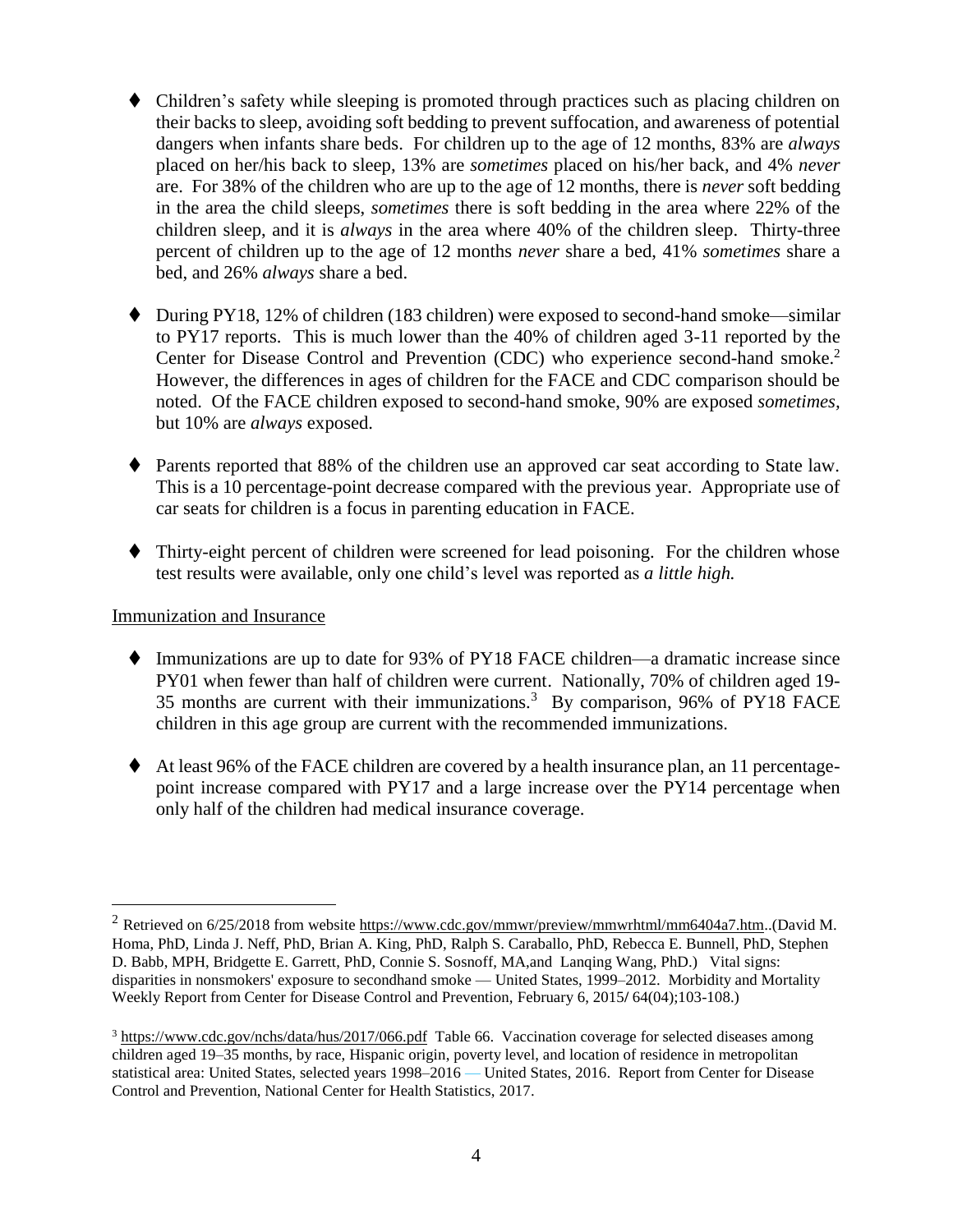#### General Health

- ◆ Parents reported a medical condition for 12% of their FACE children (198 children) including asthma, prematurity and low birth weight, feeding difficulties in early childhood, hearing impairment, and heart defects or disease.
- ⧫ Allergies were reported for 14% of PY18 children, compared with 9% of children in PY17.
- ⧫ At least one emergency room visit was made for 18% of FACE children in PY18. Twothirds of the children were taken to an emergency room for an illness, and 18% sustained an injury. Respiratory system issues, seizures, allergic reactions, and digestive system issues were among the reasons cited.

#### Developmental Screening

- ◆ Screening records indicate that 93% of FACE children received some type of developmental screening in PY18. Twenty-six percent of these children were identified with concerns. Almost half of these children (or 12% of all screened children) were referred for services. At the end of PY18, concerns remained for 9% of screened children, similar to percentages in the previous nine years.
- ⧫ Fourteen percent of all screened children (19% of screened center-based children and 13% of screened home-based children) were identified with language/communication concerns, the most frequently identified concern.
- ⧫ Seventy-six percent of home-based children and 13% of center-based child were assessed for social-emotional development in PY18. Of these children, 5% (58 children) were identified with social-emotional delays or concerns. About 35% of children who were identified with delays or concerns were less than 24 months of age; 65% were 24 months or older. No unresolved concerns were identified at the end of the year.
- ◆ Five percent of PY18 FACE children had an IEP or IFSP. The most frequently identified type of concern is a speech or language delay, reported for 65% of these children. Of the children who were ready to exit FACE preschool and enter kindergarten, 10% had an IEP/IFSP.

#### **Cognitive Outcomes for FACE Children**

Center-based staff members and parents are trained to implement a reading strategy that is designed to increase the vocabulary and language comprehension of young children. FACE preschool children are assessed with the *Expressive One-Word Picture Vocabulary Test* (EOWPVT) to measure growth in expressive vocabulary. 4 Teachers administer the assessment in the fall, at midterm, and in the spring. Scores are standardized to a mean of 100 and a standard deviation of 15.

⧫ The average first score for 566 children entering preschool was 96, 4 standard scores lower than the national average of 100 and equivalent to the 39<sup>th</sup> national percentile. See Figure 1.

<sup>&</sup>lt;sup>4</sup> Published by Academic Therapy Publications.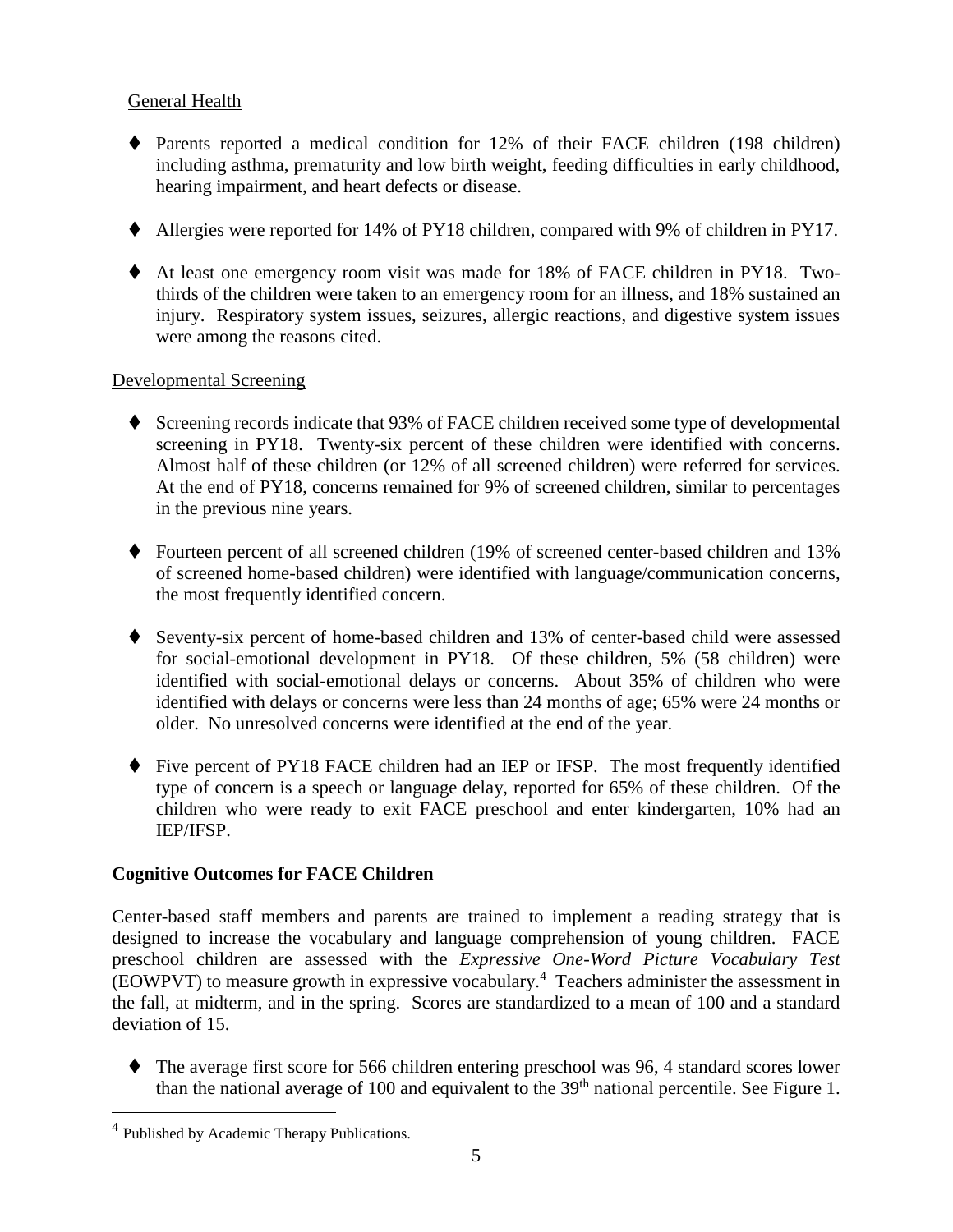

#### **Figure 1. Average First PY18 EOWPVT Standard Score Overall and Matched Pre-Post Scores Overall and by PY18 Testing Cycle**

- FACE center-based preschoolers significantly and meaningfully increased their performance at post-test. Among the 443 children with pre- and post- scores in PY18, the average pretest score of 97 (equivalent to the 42nd national percentile) significantly and meaningfully increased to an average post-test score of 102 (equivalent to the 56th national percentile and above the national average).
- ♦ FACE center-based preschoolers who attended preschool the entire year and were tested in the fall and spring of PY18 demonstrated the largest gains, with an average increase of eight standard scores (one-half of a standard deviation), rendering them at the 66th national percentile at the end of the school year. FACE preschoolers who attended or were tested fall-midterm or midterm-spring demonstrated gains of 5-6 standard scores (one-third of a standard deviation), rendering them at or near the national average.
- Age and gender are typically related to preschoolers' performance. Preschoolers who are 3 years of age score significantly lower at pre-test than do 4-year-olds (with average pre-test standard scores of 96 and 99); however, no significant differences exist at post-test. Similarly, no significant differences are found by gender for FACE center-based preschoolers at pre-test or post-test.
- ◆ FACE center-based preschoolers with IEPs scored significantly below other preschoolers at pre-test, with a standard score of 90. At post-test, children with IEPs increased their average score to 99, a significant and meaningful increase of two-thirds of a standard deviation, thereby rendering them on a level playing field with children nationally.

Early childhood teachers also assess developmental progress of FACE preschoolers using Meisels' *Work Sampling System* (*WSS*) for indicators of proficiency in each of eight domains.<sup>5</sup>

<sup>5</sup> WSS domains include personal and social development, language and literacy, language and literacy for English learners, mathematical thinking, scientific thinking, social studies, the arts, and physical development. The rating scale is *not yet, in process* and *proficient.*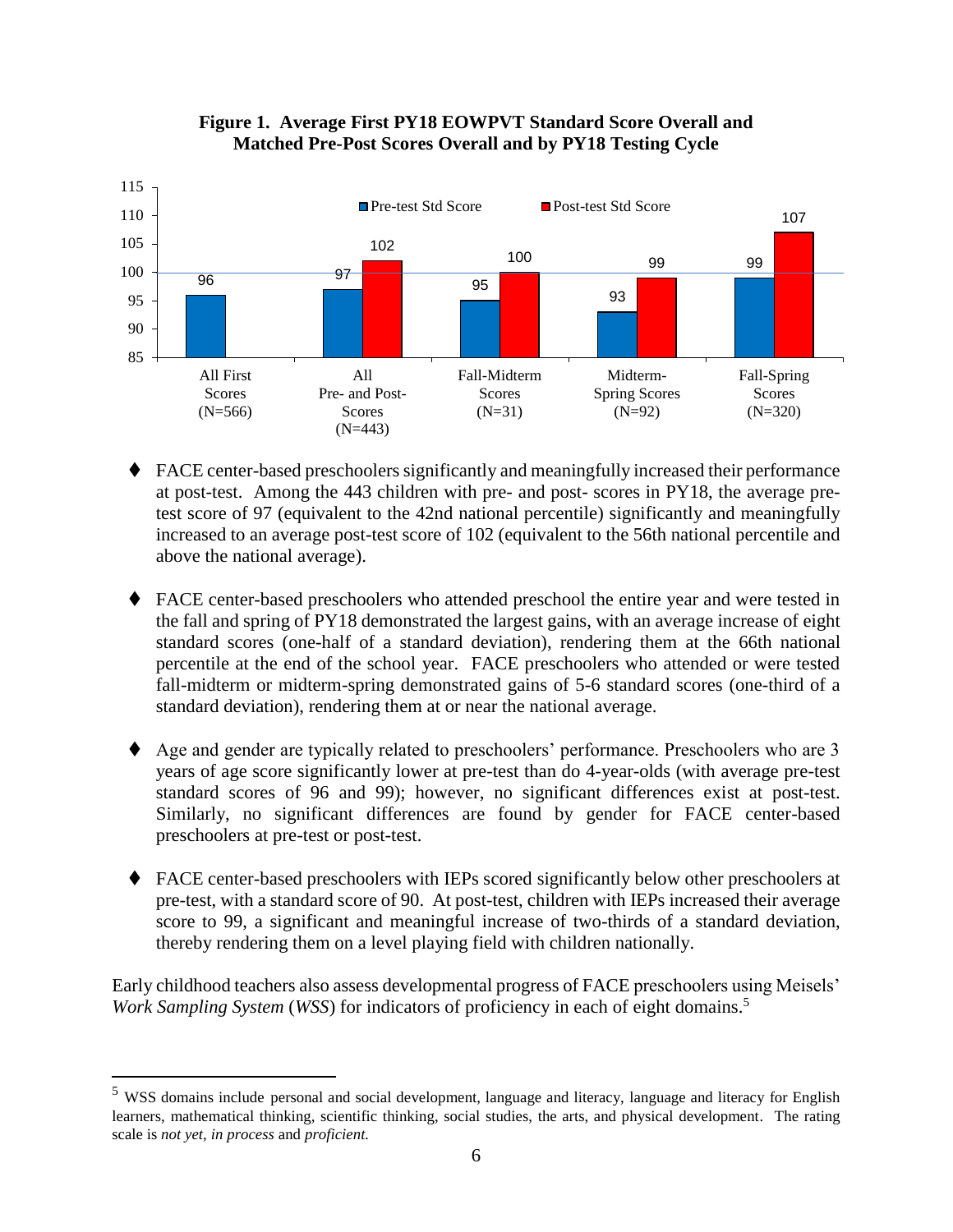- ◆ For each of the eight domains, both 3- and 4-year-old FACE preschoolers demonstrate statistically significant improvement in ratings.
- ⧫ For each of the domains, most FACE preschoolers were rated *in process* or *proficient* (approximately 80% or more)*.*
- ◆ For both 3- and 4-year-olds, preschoolers with high attendance score significantly higher than do preschoolers with low attendance on every domain.

Parents believe that FACE has a considerable impact on the cognitive development of their homeand center-based children.

- ⧫ Seventy-eight percent of parents indicated that FACE participation has a *large* impact on increasing their child's interest in learning; 21% reported *somewhat* of an impact.
- ⧫ Approximately three-fourths of parents reported that FACE participation has a *large* impact on increasing their child's interest in reading, increasing their child's verbal/communication skills, increasing their child's self-confidence, and preparing their child for school. Approximately one-fourth reported *somewhat* of an impact.
- ⧫ Sixty-five percent of parents reported a *large* impact on improving their child's ability to get along with other children, while 32% reported *somewhat* of an impact.

#### **Home Literacy Practices**

- ⧫ The number of children's books in the home reported at the time of initial enrollment increased significantly by the end of PY18. The percentage of households with 31-50 books increased from 19% to 22%, and households with more than 50 children's books increased from 20% to 35%. Forty-three percent of FACE households had 20 or fewer children's books initially, but by the end of PY18 that percentage decreased to 25%.
- ⧫ Almost 70% of parents reported that FACE helped them *a lot* to increase their reading to their child.
- ◆ Nationally, 81% of children ages 3-5 who were not yet in kindergarten have parents who read to them three or more times in the past week. <sup>6</sup> Seventy-four percent of FACE centerbased parents read to their 3- to 5-year-old children *daily or almost daily*.
- ◆ Nationwide, 33% of pre-kindergarten children aged 3-5 have parents who tell them a story *three or more times in the past week*. Seventy-four percent of FACE parents tell stories to their child on a *daily* or *almost daily* basis.

<sup>6</sup> Corcoran, L., Steinley, K., & Grady, S. (2019). *Early Childhood Program Participation, Results from the National Household Education Surveys Program: 2016* (NCES 2017-101.REV, p. 6). Washington, DC: U.S. Department of Education, Institute of Education Sciences.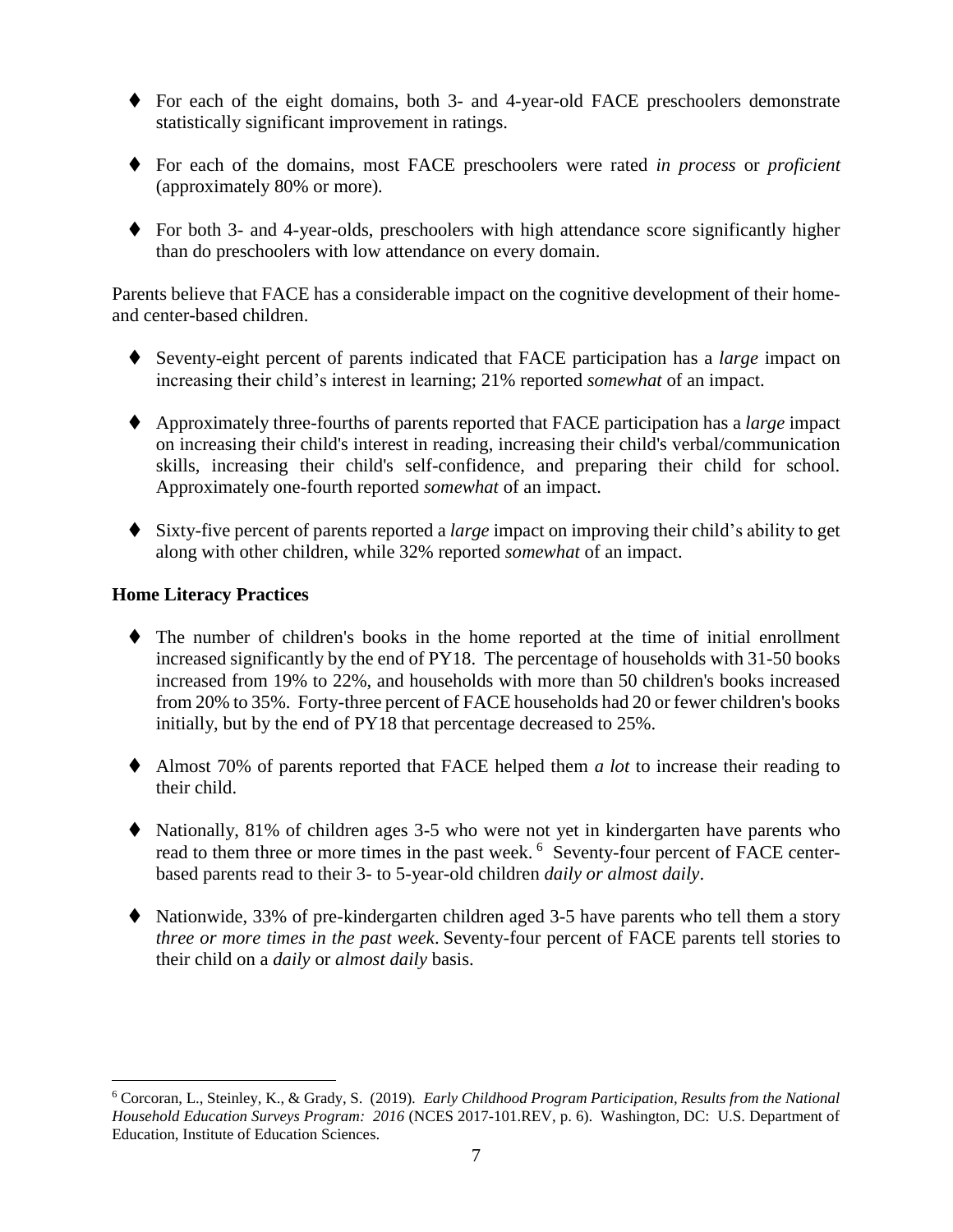#### **Parent Involvement in Children's Education**

The FACE program's focus on increasing parent involvement in children's education is supported by a long history of research which indicates that a parent's involvement in their child's school increases literacy achievement—and matters most for children at greatest risk*.* The involvement of PY18 FACE parents in the education of their  $K-2<sup>nd</sup>$  grade children is compared with national involvement.<sup>7</sup> See Figure 2. FACE parents continue to be more involved in their child's education than are parents nationally.

#### **Figure 2. Percentage of FACE Parents of K-2nd Grade Children and a National Comparison Group of Parents Reporting Involvement in Their Child's Education**



- Almost all  $(95%)$  of FACE parents with K-2 children attend classroom or school events, compared with a lower percentage of parents nationally (85%).
- ◆ Seventy-six percent of PY18 FACE parents with K-2 children volunteer in the classroom or school or participate on school committees; 56% of parents nationally do so.

#### **Outcomes for FACE Adults**

 $\overline{a}$ 

The FACE program encourages home- and center-based adults to set explicit goals for themselves to help guide their participation in FACE. Almost 90% of adults in both home-based and centerbased components completed the goals they set. Goals were set in the areas of improving parenting skills, understanding child development, improving their family's well-being, increasing community involvement, and accessing community resources.

Adults most frequently set goals to improve parenting skills and to understand their child. This is consistent among both home- and center-based adults. Goals varied dependent upon the services in which adults participated and the age of their child.

More than 90% of home- and center-based parents reported that FACE impacts their parenting skills *somewhat* or *a lot* in all areas that are measured. Almost 70% or more of all parents believe FACE participation helped them *a lot* on all measures of impact.

<sup>7</sup> National Household Education Surveys Program. First Look. (2016). Parent and family involvement in education. p. 8. Retrieved March ed 29, 2017 from: https://nces.ed.gov/pubs2017/2017102.pdf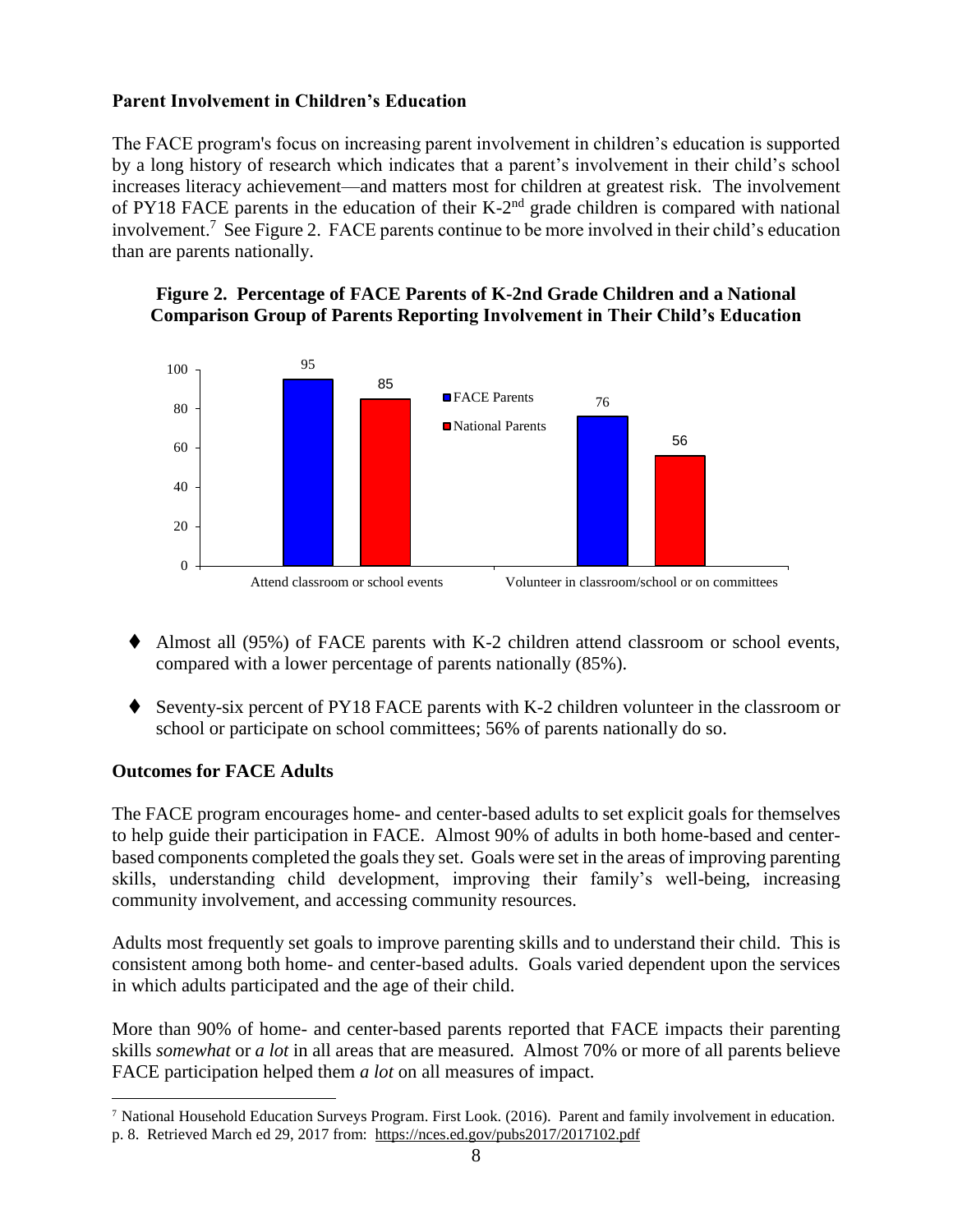- ⧫ Eighty percent of parents indicated that FACE helped them *a lot* to increase the amount of time they spend with their child.
- ⧫ Almost 80% of parents reported that they became *a lot* more involved in their child's education because of their participation in FACE.
- ⧫ Approximately 75% of parents reported that FACE helped them *a lot* to more effectively interact with their child, to become a better parent and to increase their understanding of child development.
- ⧫ Slightly more than 70% of parents indicated that FACE helped them *a lot* in learning how to encourage their child's interest in reading. Almost 70% of parents reported that FACE helped them *a lot* in increasing their ability to speak up for their child.

The academic achievement of adults is an important focus for the center-based component of FACE. In FACE adult education, teachers assess academic achievement with the *Comprehensive Adult Student Assessment System* (CASAS) or the *Test of Adult Basic Education* (TABE). Parents also report impacts on their academic skills.

- ⧫ Seventy-three percent of assessed adults demonstrate CASAS reading gains, and 72% demonstrate gains in mathematics. Thirty-six percent of adults increased their reading score at least one level, and 35% advanced at least one level in mathematics.
- ⧫ At six programs, teachers assessed academic achievement using the TABE. All adults with pre- and post-reading (7 adults) and mathematics scores (6 adults) demonstrate statistically significant gains.
- ⧫ Seventy-nine percent of center-based adults reported improved academic skills for personal growth; 47% reported that they were helped *a lot* in this area*.* Sixty-one percent reported improved academic skills for advanced education; 28% reported that they were helped *a lot.*
- ⧫ FACE staff reported that 77 adults completed their GED or high school diploma requirements during PY18. Since the inception of FACE, approximately 1,600 FACE adults have obtained their GED or high school diploma.
- ⧫ That FACE promotes life-long learning is demonstrated by 72 home-based adults and 108 center-based adults who enrolled in college or vocational courses during the year. Twenty percent of the PY18 adults who reported they planned to discontinue FACE participation at the end of the year also planned to enroll in college or technical school after leaving the FACE program.
- ⧫ During PY18, 367 adults became employed; 56% were home-based adults and 44% were center-based adults. Throughout the history of FACE, approximately 7,400 adults gained employment during their FACE participation.
- ⧫ Some FACE participants earn the required credentials to become employed in FACE. Almost 30% of FACE staff members are former participants in FACE.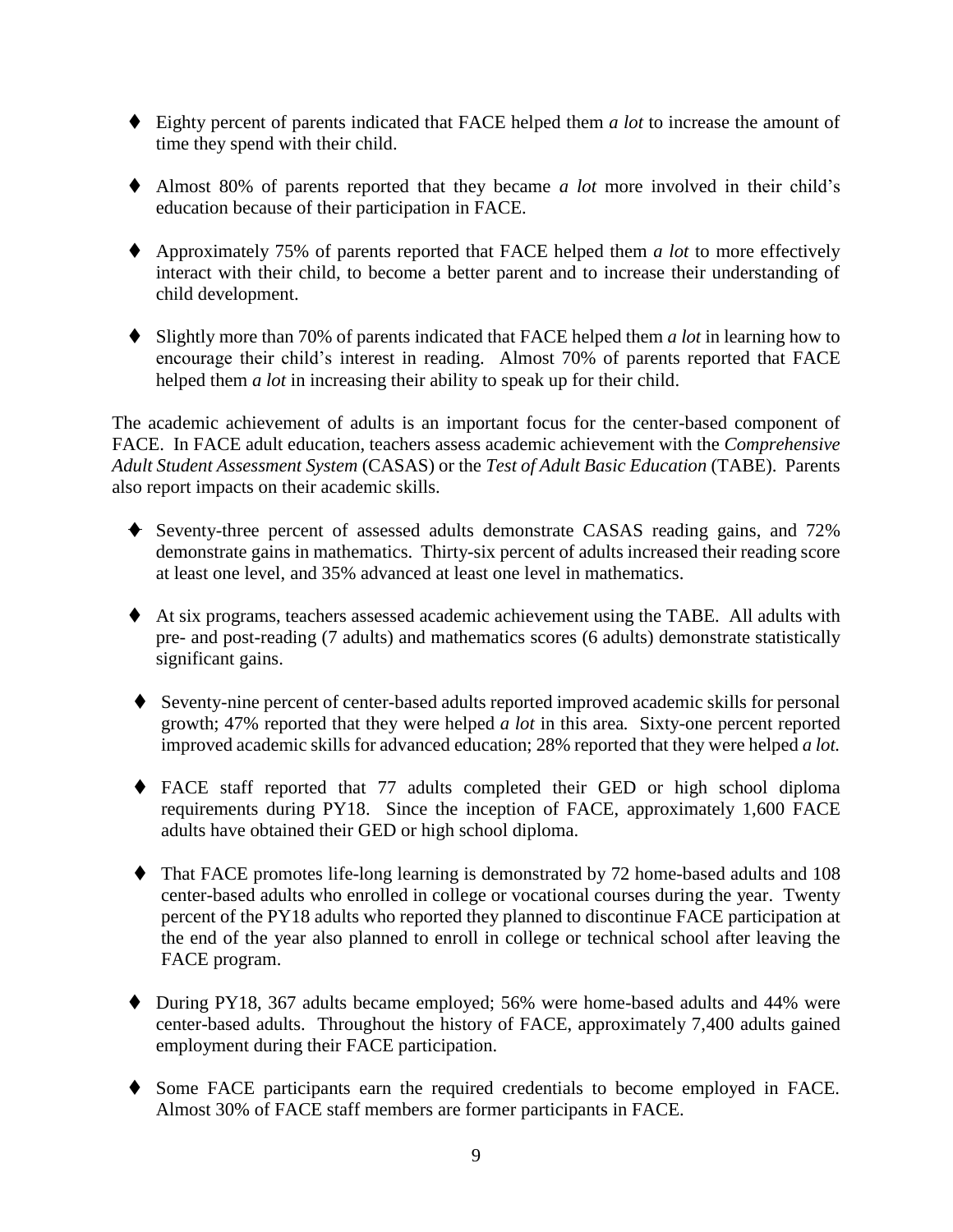- ⧫ As a result of FACE participation, most FACE adults reported feeling better about themselves, having more self-direction and self-discipline, having increased frequency of interactions with other adults, and gaining improved communication skills (83-94%).
- ♦ Almost 75% of FACE adults reported that FACE participation helped improve their physical fitness. The opportunity to make the greatest impact resides in the center-based component; 79% of center-based adults reported this impact. A high percentage of home-based adults (68%) also reported this impact.

#### **Integration of American Indian Language and Culture**

A goal of the FACE program is to *support and celebrate the unique cultural and linguistic diversity of each American Indian community served by the program*. Each year, the FACE program demonstrates renewed efforts to support staff and participants in acquiring skill in their American Indian language and knowledge of their tribal culture. These efforts are distinctively part of the FACE program.

Over time, tribal members have obtained the qualifications to predominantly staff the FACE programs. American Indian language and culture are infused throughout the FACE program.

- ◆ The FACE program prioritizes the hiring of tribal and community members. Eighty-one percent of all PY18 FACE staff positions are held by American Indians. Ninety-five percent of parent educators, 69% of coordinators, 70% of adult education teachers, 74% of early childhood teachers, and 84% of early childhood co-teachers are American Indian.
- ⧫ Approximately 90% of FACE programs reported that language and/or cultural traditions and values are integrated *sometimes* or more frequently in each of the FACE components.
- ⧫ All programs integrate language and culture in preschool, and for each of the other centerbased components, only two to five programs reported that they *never* or *almost never* integrated language and culture.
- ◆ In slightly more than 80% of the 37 FACE schools that have a culture teacher, the teacher assists the FACE staff in efforts to integrate native language and culture. The culture teacher provides classroom instruction for FACE preschoolers in 22 of the programs and for FACE adults in 17 schools.
- ⧫ At the end of the year, adults rated the FACE program on its impact in helping them increase their usage of their American Indian language. Sixty-eight percent of adults indicated that participation in FACE helped increase their use of their American Indian language.
- ⧫ At the end of the year, parents also rated the frequency with which they talk, read or tell stories to their child in their American Indian language. Forty-six percent of parents reported that they talk, read, or tell stories to their child *almost daily* or more frequently*.* Thirteen percent of parents reported that they do so *once or twice a week*, and another 13% of parents do so *a few times a month.* Twenty-eight percent *never or almost never* talk, read, or tell stories to their child in their American Indian language.